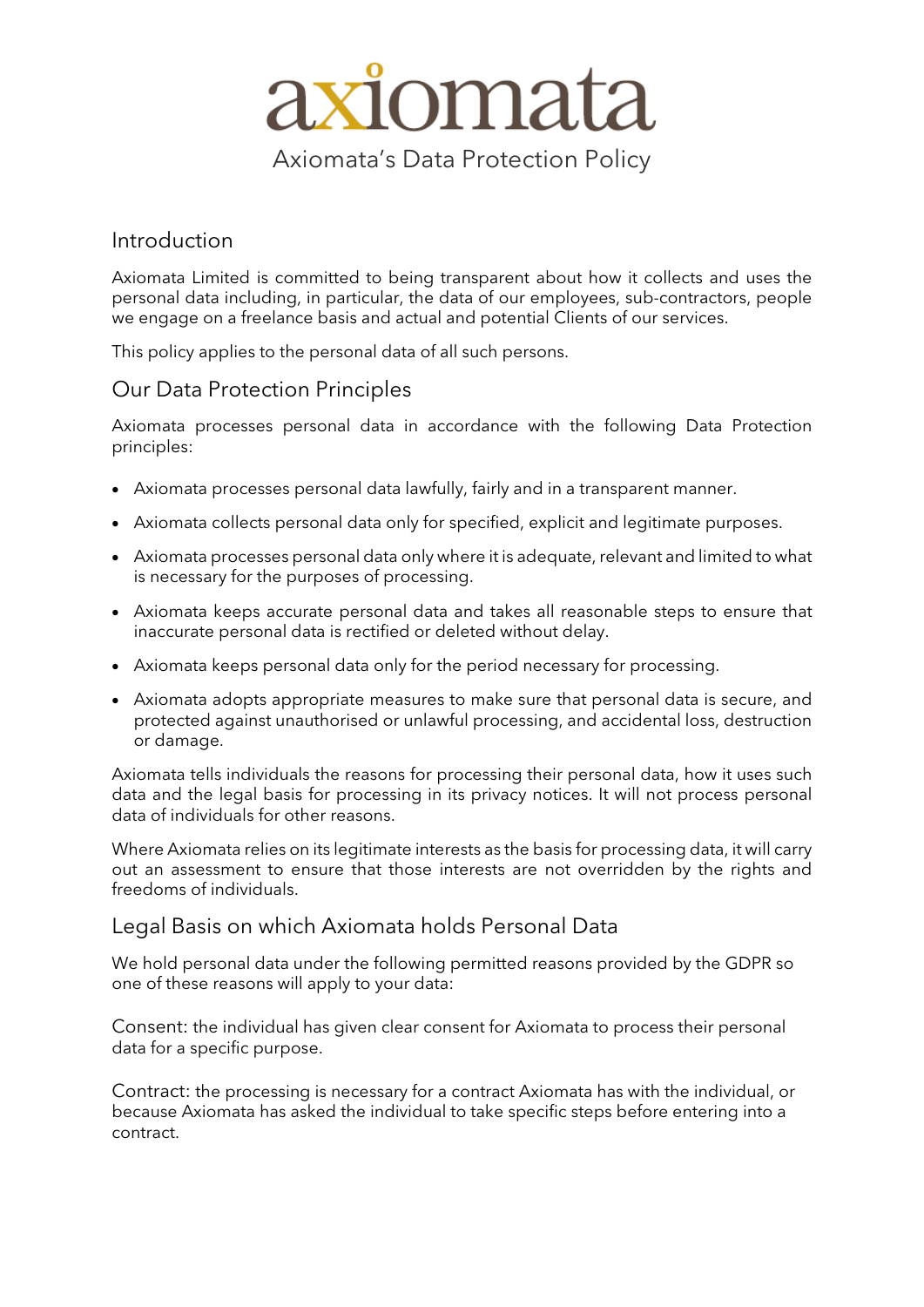# axiomata

Legal obligation: the processing is necessary for the individual to comply with the Law (*not* including contractual obligations).

Vital interests: the processing is necessary to protect someone's life.

Public task: the processing is necessary for the individual to perform a task in the public interest or for the individual's official functions, and the task or function has a clear basis in Law.

Legitimate interests: the processing is necessary for the individual's legitimate interests or the legitimate interests of a third party unless there is a good reason to protect the individual's personal data which overrides those legitimate interests.

# Individual rights

As a data subject, individuals have a number of rights in relation to their personal data.

Individuals have the right to make a *subject access request*. If an individual makes a *subject access request*, the organisation will tell him/her:

- Whether or not his/her data is processed and if so why, the categories of personal data concerned and the source of the data if it is not collected from the individual;
- To whom his/her data is or may be disclosed, including to recipients located outside the European Economic Area (EEA) and the safeguards that apply to such transfers;
- For how long his/her personal data is stored (or how that period is decided);
- His/her rights to rectification or erasure of data, or to restrict or object to processing;
- His/her right to complain to the Information Commissioner if he/she thinks the organisation has failed to comply with his/her data protection rights; and
- Whether or not the organisation carries out automated decision-making and the logic involved in any such decision-making.

Axiomata will also provide the individual with a copy of the personal data undergoing processing. This will normally be in electronic form if the individual has made a request electronically, unless he/she agrees otherwise.

To make a *subject access request*, the individual should send the request to [response@axiomata.uk](mailto:response@axiomata.uk) or use the organisation's form for making a s*[ubject access request](http://www.xperthr.co.uk/policies-and-documents/form-for-making-a-subject-access-request-compliant-with-the-gdpr-/162694/)* which is available on request. In some cases, Axiomata may need to ask for proof of identification before the request can be processed. Axiomata will inform the individual if it needs to verify his/her identity and the documents it requires.

Axiomata will normally respond to a request within a period of one month from the date it is received. In some cases, such as where Axiomata processes large amounts of the individual's data, it may respond within three months from the date the request is received. Axiomata will write to the individual within one month of receiving the original request to tell him/her if this is the case.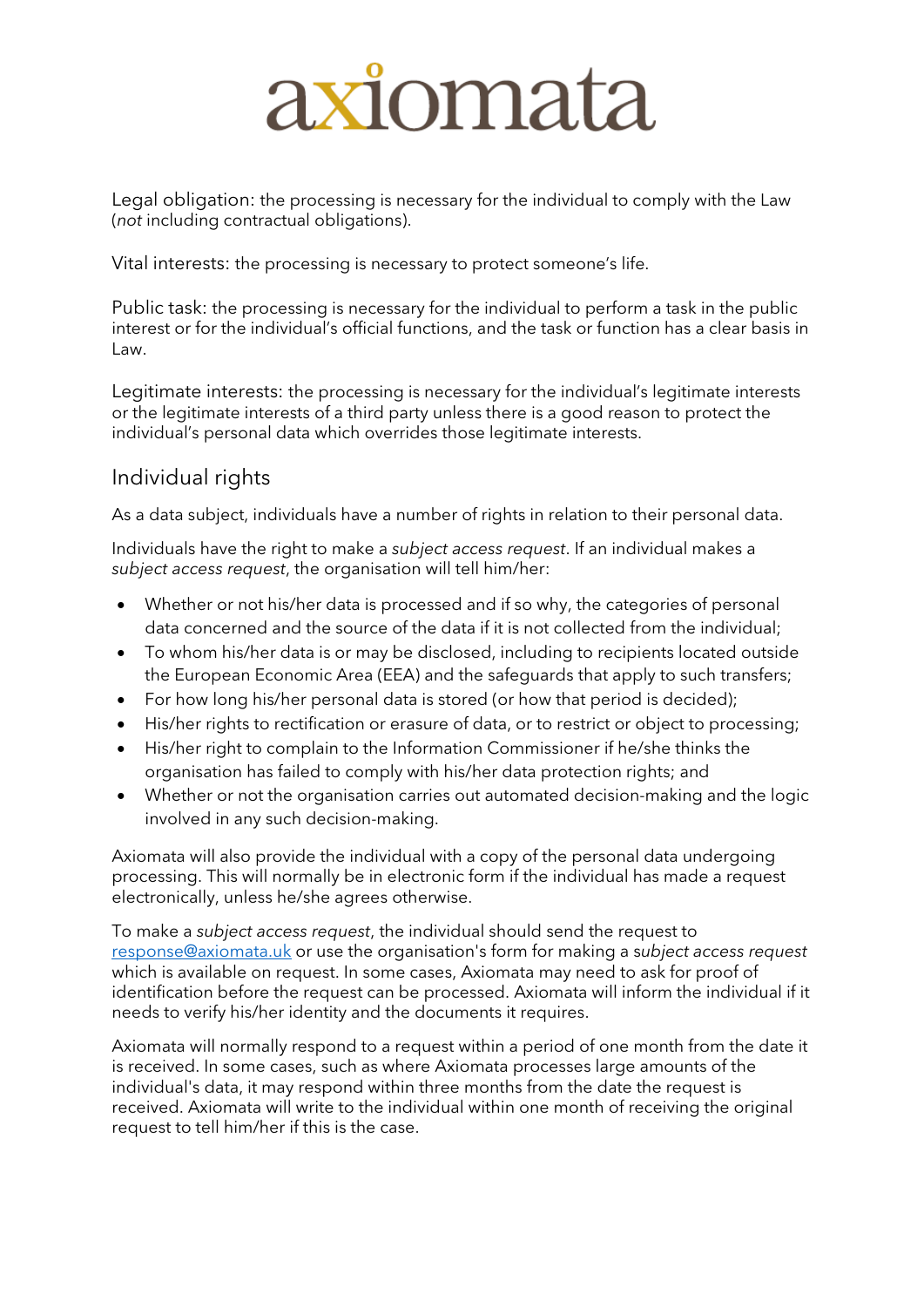# axiomata

If a *subject access request* is manifestly unfounded or excessive, the organisation is not obliged to comply with it. Alternatively, Axiomata can agree to respond but will charge a fee, which will be based on the administrative cost of responding to the request.

A *subject access request* is likely to be manifestly unfounded or excessive where it repeats a request to which Axiomata has already responded. If an individual submits a request that is unfounded or excessive, Axiomata will notify him/her that this is the case and whether or not it will respond to it.

#### *Other rights*

Individuals have a number of other rights in relation to their personal data.

They can require the organisation to:

- Rectify inaccurate data;
- Stop processing or erase data that is no longer necessary for the purposes of processing;
- Stop processing or erase data if the individual's interests override the organisation's legitimate grounds for processing data (where the organisation relies on its legitimate interests as a reason for processing data);
- Stop processing or erase data if processing is unlawful; and
- Stop processing data for a period if data is inaccurate or if there is a dispute about whether or not the individual's interests override the organisation's legitimate grounds for processing data.

To ask Axiomata to take any of these steps, the individual should send the request to the email address above or on Axiomata's website.

## Data Security

Axiomata takes the security of personal data seriously.

Axiomata has internal policies and controls in place to protect personal data against loss, accidental destruction, misuse or disclosure, and to ensure that data is not accessed, except by employees in the proper performance of their duties.

## Data Breaches

If Axiomata discovers that there has been a breach of personal data that poses a risk to the rights and freedoms of individuals, it will report it to the Information Commissioner within 72 hours of discovery. Axiomata will record all data breaches regardless of their effect.

#### Individual responsibilities

Individuals are responsible for helping Axiomata keep their personal data up-to-date.

Individuals should let Axiomata know if data provided to Axiomata changes, for example if an individual moves house or changes his/her bank details.